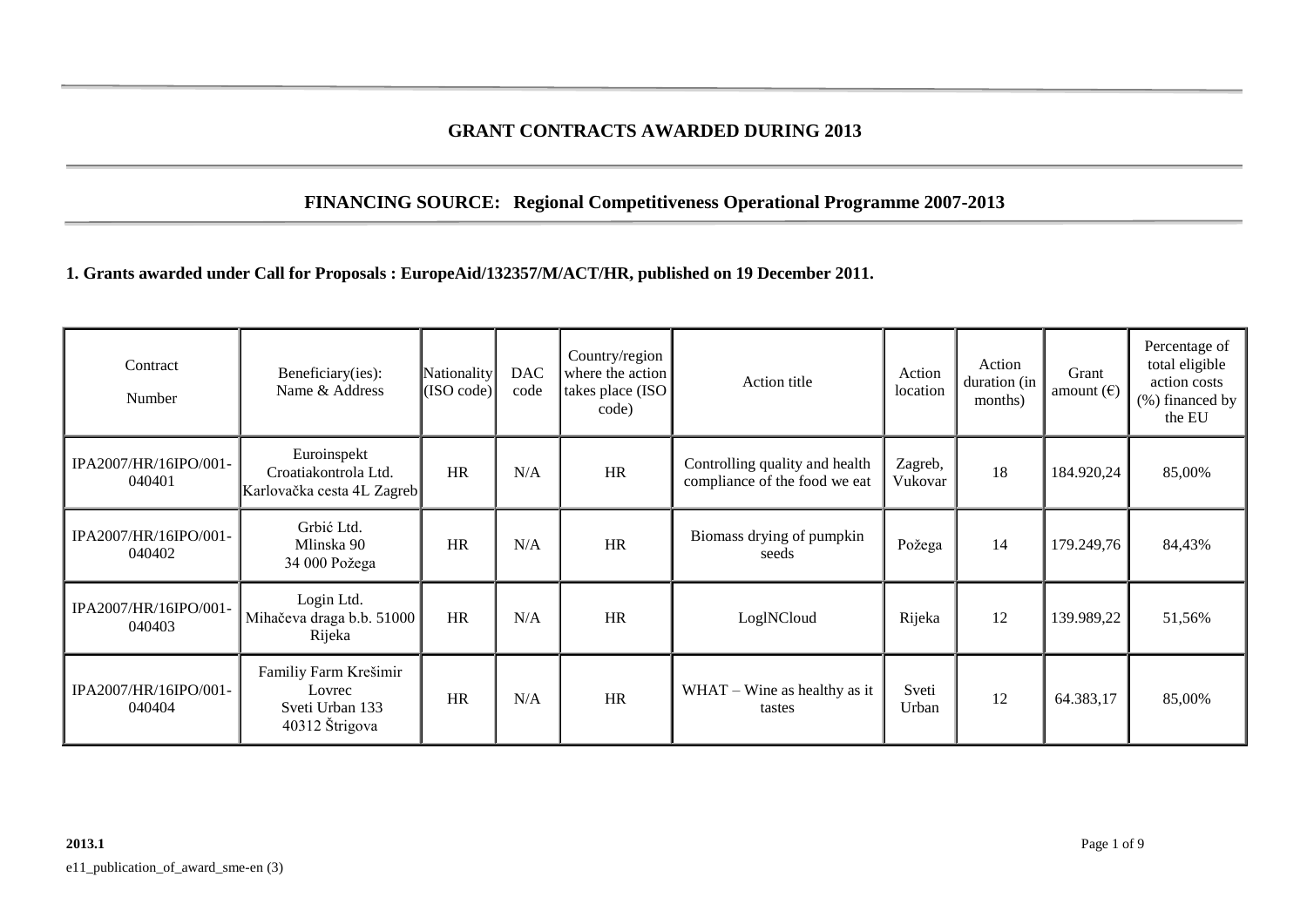| Contract<br>Number              | Beneficiary(ies):<br>Name & Address                                                                                              | Nationality<br>(ISO code) | <b>DAC</b><br>code | Country/region<br>where the action<br>takes place (ISO<br>code) | Action title                                                                                                                                                | Action<br>location | Action<br>duration (in<br>months) | Grant<br>amount $(\epsilon)$ | Percentage of<br>total eligible<br>action costs<br>(%) financed by<br>the EU |
|---------------------------------|----------------------------------------------------------------------------------------------------------------------------------|---------------------------|--------------------|-----------------------------------------------------------------|-------------------------------------------------------------------------------------------------------------------------------------------------------------|--------------------|-----------------------------------|------------------------------|------------------------------------------------------------------------------|
| IPA2007/HR/16IPO/<br>001-040405 | Komet Ltd.<br>Kalmana Mesarića 26<br>40323 Prelog                                                                                | <b>HR</b>                 | N/A                | <b>HR</b>                                                       | Greening business for<br>sustainable development                                                                                                            | Prelog             | 12                                | 66.107,90                    | 85,00%                                                                       |
| IPA2007/HR/16IPO/<br>001-040406 | Svijet Dekora Ltd.<br>Lug <sub>74</sub><br>47201 Draganić                                                                        | HR                        | N/A                | <b>HR</b>                                                       | Turning Waste into Fashionable<br>Eco-Apparel                                                                                                               | Karlovac           | 15                                | 192.999,83                   | 82,21%                                                                       |
| IPA2007/HR/16IPO/<br>001-040407 | Geotehnički studio Ltd.<br>Nikole Pavića 11<br>10 000 Zagreb                                                                     | <b>HR</b>                 | N/A                | <b>HR</b>                                                       | Investment and Accreditation of<br>Geotechnical and Chemical<br>(Water and Soil) Laboratory                                                                 | Zagreb             | 18                                | 155.000,00                   | 73,10%                                                                       |
| IPA2007/HR/16IPO/<br>001-040408 | Servis za popravak i održavanje<br>Bosch pumpi, sapnica i<br>sklopova motora, Miroslav<br>Tržok<br>Udbinja 23<br>47 000 Karlovac | HR                        | N/A                | <b>HR</b>                                                       | Eco-standardization and<br>modernization of equipment for<br>providing maintenance services<br>of fuel injection systems in<br>utility and private vehicles | Karlovac           | 6                                 | 56.853,75                    | 85,00%                                                                       |
| IPA2007/HR/16IPO/<br>001-040409 | <b>JVM-Metalik</b><br>Vladimira Nazora 22a<br>40 000 Čakovec                                                                     | <b>HR</b>                 | N/A                | <b>HR</b>                                                       | Living Free of Harmful Gases<br>(FoG)                                                                                                                       | Čakovec            | 18                                | 125.509,89                   | 84,17%                                                                       |
| IPA2007/HR/16IPO/<br>001-040410 | Inovatic ICT Ltd.<br>Mije Goričkoga 35<br>10000 Zagreb                                                                           | HR                        | N/A                | <b>HR</b>                                                       | Development of a new product -<br>educational robot Emoro II                                                                                                | Zagreb             | 12                                | 162.219,84                   | 84,39%                                                                       |
| IPA2007/HR/16IPO/<br>001-040411 | Ergo, Craft<br>Vladimira Nadzora 78<br>35257 Lužani                                                                              | HR                        | N/A                | <b>HR</b>                                                       | Eco-friendly Production for<br><b>Eco-friendly House</b><br>Construction<br>Eco4Eco                                                                         | Lužani             | 15                                | 169.997,98                   | 82,66%                                                                       |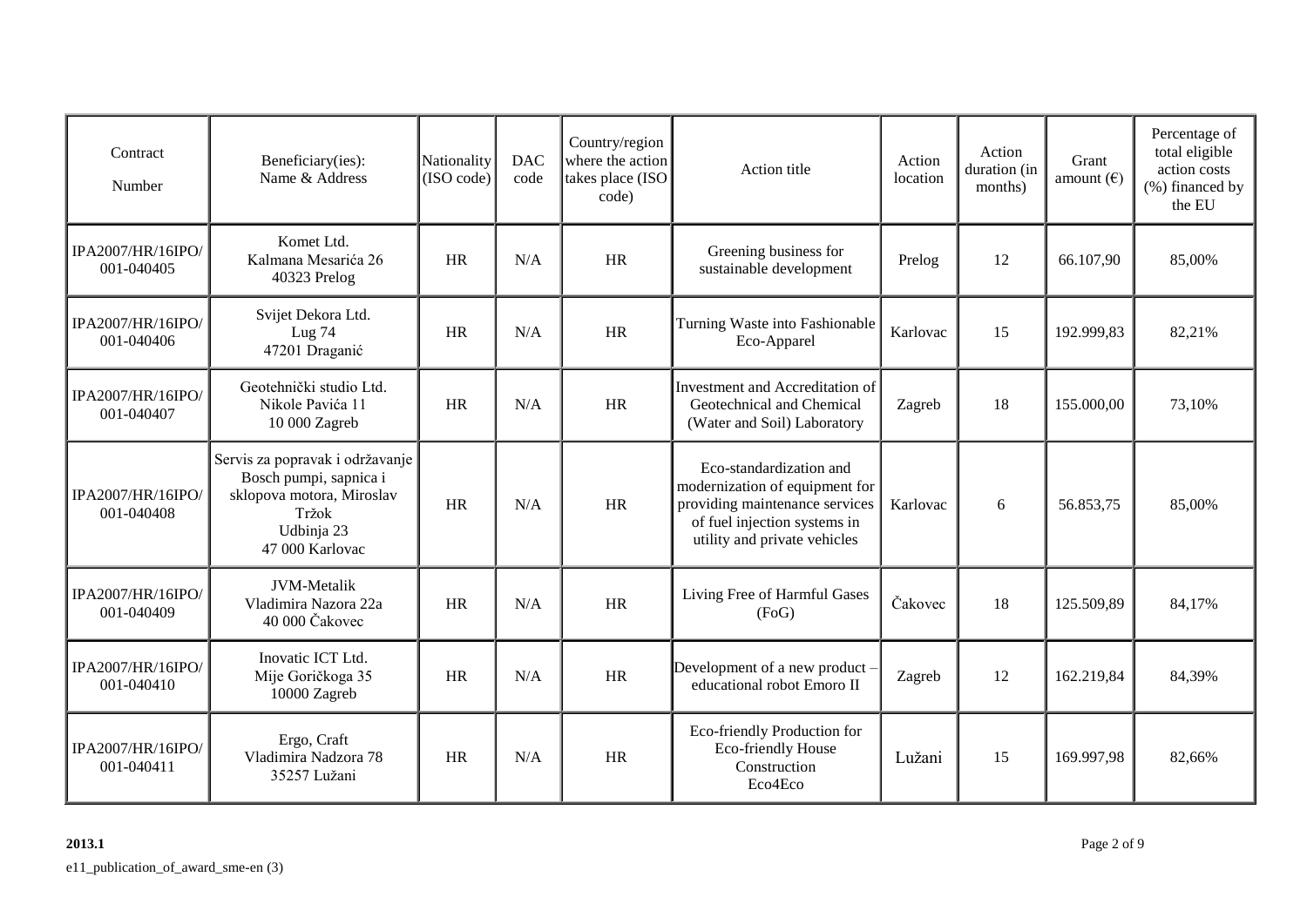| Contract<br>Number              | Beneficiary(ies):<br>Name & Address                                                                       | Nationality<br>(ISO code) | <b>DAC</b><br>code | Country/region<br>where the action<br>takes place (ISO<br>code) | Action title                                                                                          | Action<br>location  | Action<br>duration (in<br>months) | Grant<br>amount $(\epsilon)$ | Percentage of<br>total eligible<br>action costs<br>(%) financed by<br>the EU |
|---------------------------------|-----------------------------------------------------------------------------------------------------------|---------------------------|--------------------|-----------------------------------------------------------------|-------------------------------------------------------------------------------------------------------|---------------------|-----------------------------------|------------------------------|------------------------------------------------------------------------------|
| IPA2007/HR/16IPO/<br>001-040412 | <b>BOMARK PAK Ltd.</b><br>Ivana Severa 15<br>42000 Varaždin                                               | <b>HR</b>                 | N/A                | <b>HR</b>                                                       | With Innovation to Re-<br>granulation                                                                 | Varaždin            | 12                                | 144.998,83                   | 73,03%                                                                       |
| IPA2007/HR/16IPO/<br>001-040413 | EPO - Energetsko procesna<br>oprema<br>Park Vranicany 3<br>49243 Oroslavje                                | HR                        | N/A                | <b>HR</b>                                                       | Step by Step                                                                                          | Oroslavlje          | 18                                | 191.000,00                   | 78,76%                                                                       |
| IPA2007/HR/16IPO/<br>001-040414 | Tim kabel Ltd.<br>Savska cesta 103<br>10360 Sesvete                                                       | <b>HR</b>                 | N/A                | <b>HR</b>                                                       | Towards competitive SMEs in<br>construction sector                                                    | Sesvete             | 10                                | 172.482,64                   | 57,59%                                                                       |
| IPA2007/HR/16IPO/<br>001-040415 | Sekundar usluge Ltd.<br>Šime Kurelića 20/4<br>52000 Pazin                                                 | <b>HR</b>                 | N/A                | HR                                                              | Metal reuse: Technological<br>competences for better recycling                                        | Pazin               | 12                                | 199.996,08                   | 52,57%                                                                       |
| IPA2007/HR/16IPO/<br>001-040416 | Elmap Ltd.<br>Grljevačka 160<br>21312 Podstrana                                                           | HR                        | N/A                | HR                                                              | Elmap GREEN powered<br>solutions for Waste Water<br>Disposal and purification sector<br>(WWDP sector) | Podstrana,<br>Split | 16                                | 200.000,00                   | 84,48%                                                                       |
| IPA2007/HR/16IPO/<br>001-040417 | "Radovan Petrović"<br>production of mixtures of bees<br>products<br>Tina Ujevića 7<br>10410 Velika Gorica | <b>HR</b>                 | N/A                | HR                                                              | $APISAN - productive$<br>technology in natural creams<br>and mixtures manufacturing                   | Velika<br>Gorica    | 12                                | 170.255,03                   | 76,19%                                                                       |
| IPA2007/HR/16IPO/<br>001-040418 | <b>IVASIM Ltd.</b><br>Industrijska cesta 4, pp. 51<br>10310 Ivanić Grad                                   | <b>HR</b>                 | N/A                | HR                                                              | Environment-friendly chemistry<br>(EnviroFriendChem)                                                  | Ivanić<br>Grad      | 12                                | 192.198,43                   | 76,02%                                                                       |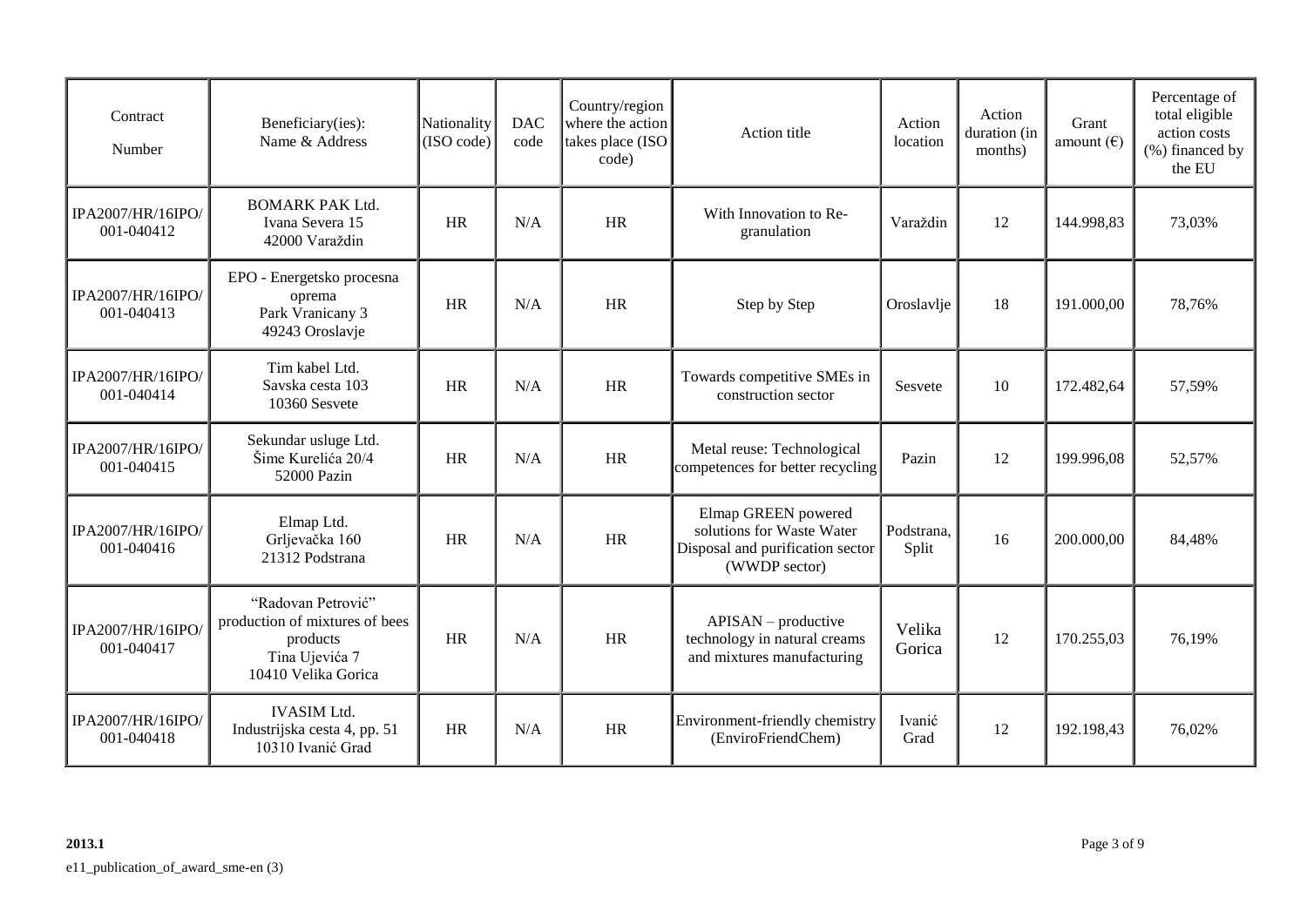| Contract<br>Number              | Beneficiary(ies):<br>Name & Address                                                                               | Nationality<br>(ISO code) | <b>DAC</b><br>code | Country/region<br>where the action<br>takes place (ISO<br>code) | Action title                                                                                                                                                  | Action<br>location | Action<br>duration (in<br>months) | Grant<br>amount $(\epsilon)$ | Percentage of<br>total eligible<br>action costs<br>(%) financed by<br>the EU |
|---------------------------------|-------------------------------------------------------------------------------------------------------------------|---------------------------|--------------------|-----------------------------------------------------------------|---------------------------------------------------------------------------------------------------------------------------------------------------------------|--------------------|-----------------------------------|------------------------------|------------------------------------------------------------------------------|
| IPA2007/HR/16IPO/<br>001-040419 | Bišćan – craft for production<br>and services<br>Cerovac Barilovićki 43<br>47252 Barilović                        | <b>HR</b>                 | N/A                | HR                                                              | Improving energy efficiency in<br>sawmill Bišćan                                                                                                              | Barilović          | 16                                | 196.998,33                   | 83,53%                                                                       |
| IPA2007/HR/16IPO/<br>001-040420 | Solana Nin Ltd.<br>Ilirska cesta 7<br>23232 Nin                                                                   | <b>HR</b>                 | N/A                | HR                                                              | The flower of salt $&$ business –<br>Eco salt production of<br>consumption and therapeutic<br>salt                                                            | Nin                | 18                                | 158.066,42                   | 84,92%                                                                       |
| IPA2007/HR/16IPO/<br>001-040421 | Stega tisak Ltd.<br>Heinzelova 60/1,<br>10000 Zagreb                                                              | <b>HR</b>                 | N/A                | HR                                                              | Fundamental improvement of<br>business efficiency and product<br>quality by increasing efficiency<br>of production methods at Stega<br>tisak d.o.o. - STEG@+" | Zagreb             | 12                                | 154.153,73                   | 83,00%                                                                       |
| IPA2007/HR/16IPO/<br>001-040422 | Trgovina Termostroj Ltd.<br>Franje Puškarića 1d<br>10250 Lučko                                                    | <b>HR</b>                 | N/A                | <b>HR</b>                                                       | Increasing competitiveness of<br>Trgovina Termostroj d.o.o.                                                                                                   | Lučko              | 15                                | 189.851,64                   | 62,02%                                                                       |
| IPA2007/HR/16IPO/<br>001-040423 | POD proizvodnja opruga – Ltd.<br>Dežanovac 234<br>43506 Dežanovac                                                 | <b>HR</b>                 | N/A                | HR                                                              | Precision - Efficiency -<br>Productivity - Competitiveness:<br><b>Optimization of Double Spring</b><br>Production                                             | Dežanovac          | 18                                | 178.979,15                   | 82,00%                                                                       |
| IPA2007/HR/16IPO/<br>001-040424 | <b>EKONERG</b> - Energy Research<br>and Environmental Protection<br>Institute, Ltd.<br>Koranska 5<br>10000 Zagreb | <b>HR</b>                 | N/A                | HR                                                              | Accreditation of calibration<br>laboratory for emissions and<br>ambient air quality monitoring<br>according to HRN EN ISO/IEC<br>17025                        | Zagreb             | 18                                | 165.849,65                   | 85,00%                                                                       |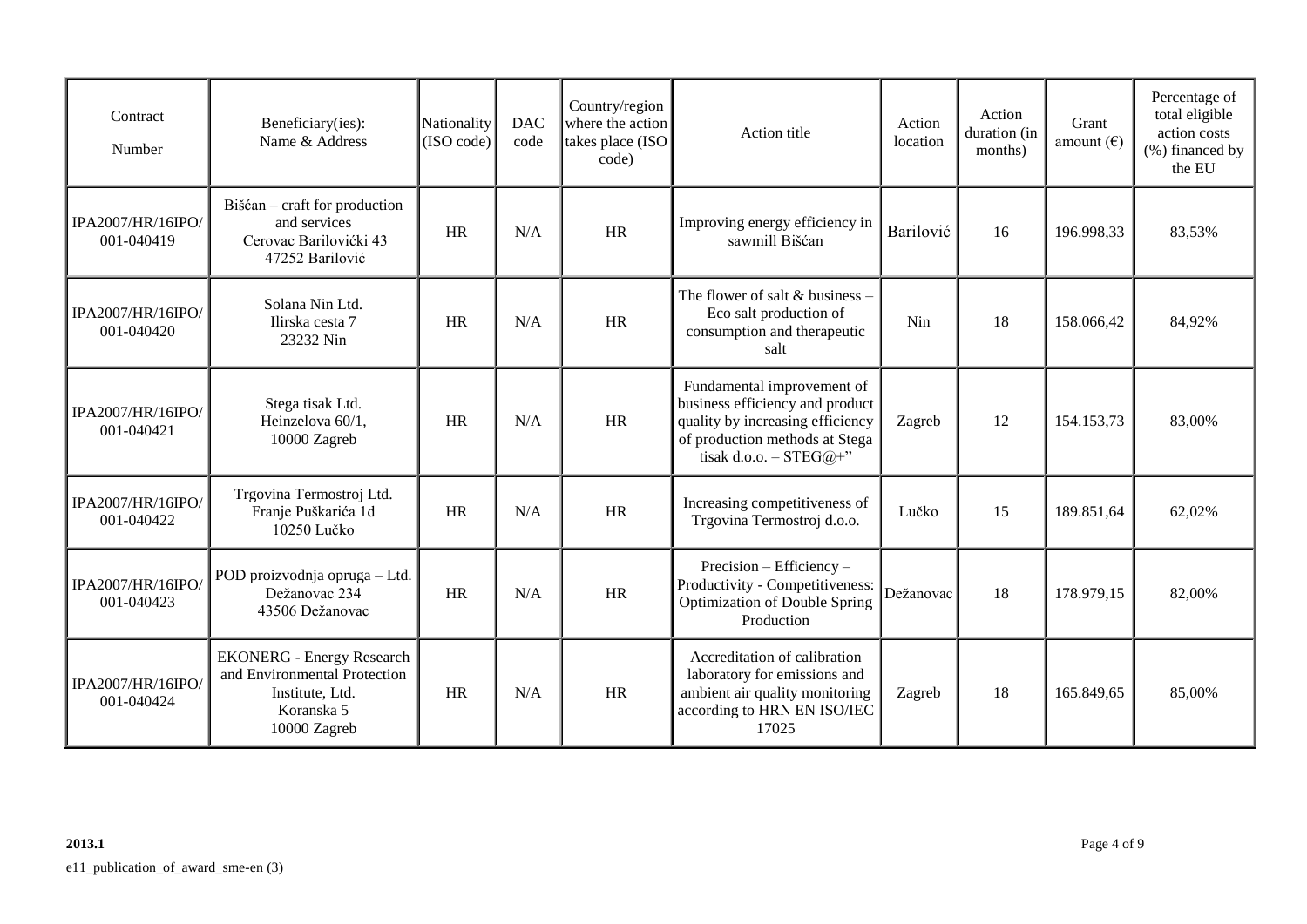| Contract<br>Number              | Beneficiary(ies):<br>Name & Address                         | Nationality<br>(ISO code) | <b>DAC</b><br>code | Country/region<br>where the action<br>takes place (ISO<br>code) | Action title                                                                                                  | Action<br>location | Action<br>duration (in<br>months) | Grant<br>amount $(\epsilon)$ | Percentage of<br>total eligible<br>action costs<br>(%) financed by<br>the EU |
|---------------------------------|-------------------------------------------------------------|---------------------------|--------------------|-----------------------------------------------------------------|---------------------------------------------------------------------------------------------------------------|--------------------|-----------------------------------|------------------------------|------------------------------------------------------------------------------|
| IPA2007/HR/16IPO/<br>001-040425 | Nabla plus Ltd.<br>Lukoranska 2<br>10000 Zagreb             | HR                        | N/A                | <b>HR</b>                                                       | Through innovation and energy<br>analysis to efficiency                                                       | Zagreb             | 18                                | 178.429,44                   | 85,00%                                                                       |
| IPA2007/HR/16IPO/<br>001-040426 | Ramtech Ltd.<br>Sachsova 6,<br>10000 Zagreb                 | HR                        | N/A                | <b>HR</b>                                                       | Recycled Roads                                                                                                | Zagreb             | 18                                | 190.588,16                   | 69,18%                                                                       |
| IPA2007/HR/16IPO/<br>001-040427 | <b>EXTEH Ltd.</b><br>Zagrebačka cesta 156 f<br>10000 Zagreb | HR                        | N/A                | <b>HR</b>                                                       | Smart Light – Outdoor Lighting<br>Control System                                                              | Zagreb             | 12                                | 97.193,47                    | 85,00%                                                                       |
| IPA2007/HR/16IPO/<br>001-040428 | 3 M Ltd.<br>Školska 10<br>10410 Velika Gorica               | HR                        | N/A                | <b>HR</b>                                                       | Renewable energy powered<br>production process                                                                | Velika<br>Gorica   | 8                                 | 119.402,20                   | 85,00%                                                                       |
| IPA2007/HR/16IPO/<br>001-040429 | Optimus plus Ltd.<br>Svetog Mateja 108<br>10010 Zagreb      | HR                        | N/A                | <b>HR</b>                                                       | Safer Cleaner Greener; Energy<br><b>Efficient Upgrade and Embrace</b><br>of New, Clean Energy<br>Technologies | Zagreb             | 10                                | 135.999,97                   | 61,10%                                                                       |
| IPA2007/HR/16IPO/<br>001-040430 | EuroVita Ltd.<br>Vrtlišće 1<br>52000 Pazin                  | HR                        | N/A                | <b>HR</b>                                                       | Increased competitiveness<br>through modern and efficient<br>production                                       | Pazin              | 18                                | 155.000,00                   | 83,16%                                                                       |
| IPA2007/HR/16IPO/<br>001-040431 | $Marex - gel Ltd.$<br>Biogradska 12<br>23000 Zadar          | HR                        | N/A                | <b>HR</b>                                                       | IQ FOOD - Increase quality of<br>food                                                                         | Zadar              | 18                                | 120.299,10                   | 84,72%                                                                       |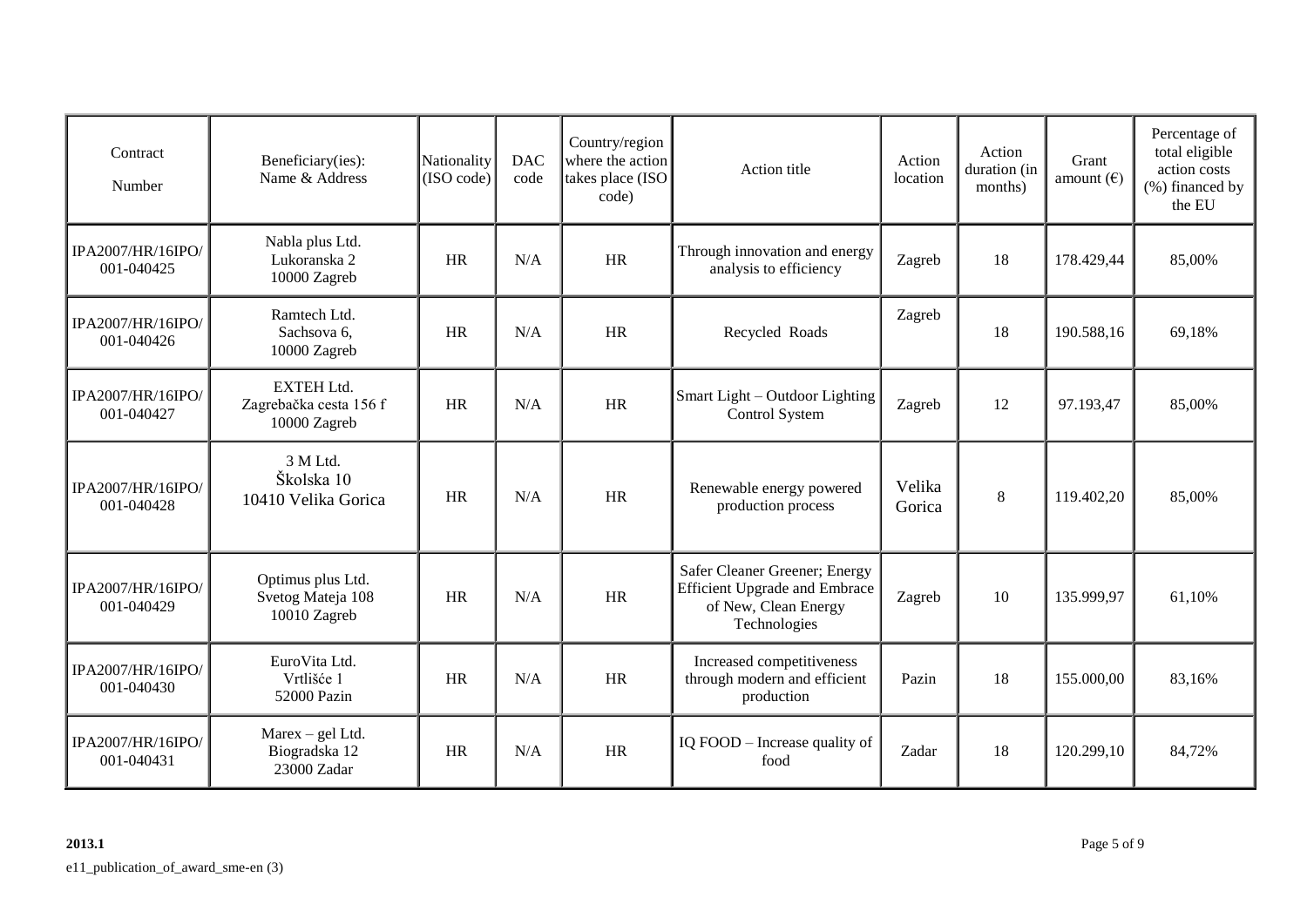| Contract<br>Number              | Beneficiary(ies):<br>Name & Address                                         | Nationality<br>(ISO code) | <b>DAC</b><br>code | Country/region<br>where the action<br>takes place (ISO<br>code) | Action title                                                                                                                             | Action<br>location    | Action<br>duration (in<br>months) | Grant<br>amount $(\epsilon)$ | Percentage of<br>total eligible<br>action costs<br>(%) financed by<br>the EU |
|---------------------------------|-----------------------------------------------------------------------------|---------------------------|--------------------|-----------------------------------------------------------------|------------------------------------------------------------------------------------------------------------------------------------------|-----------------------|-----------------------------------|------------------------------|------------------------------------------------------------------------------|
| IPA2007/HR/16IPO/<br>001-040432 | Akord Ltd.<br>Veliki Kraj 131<br>32270 Županja                              | <b>HR</b>                 | N/A                | HR                                                              | New technologies for greater<br>competitiveness                                                                                          | Županja               | 12                                | 198.703,26                   | 81,32%                                                                       |
| IPA2007/HR/16IPO/<br>001-040433 | <b>AKTIS Ltd.</b><br>Petra Zrinskog 3<br>42230 Ludbreg                      | <b>HR</b>                 | N/A                | HR                                                              | Construction three-layer<br>window elements                                                                                              | Ludbreg               | 8                                 | 138.188,00                   | 85,00%                                                                       |
| IPA2007/HR/16IPO/<br>001-040434 | Telecor Zagreb Ltd.<br>Horvaćanska 39<br>10000 Zagreb                       | <b>HR</b>                 | N/A                | <b>HR</b>                                                       | DR1 - Technology for<br>production of universal rubber<br>railroad crossing                                                              | Zagreb                | 18                                | 153.817,13                   | 82,26%                                                                       |
| IPA2007/HR/16IPO/<br>001-040435 | ART Ltd.<br>Sveti Petar, 12/d<br>47250 Duga Resa                            | <b>HR</b>                 | N/A                | HR                                                              | Eco-frame your environment -<br>new materials and technology<br>for eco-friendly production of<br>picture frames and wooden<br>furniture | Duga Resa             | 12                                | 187.537,16                   | 84,88%                                                                       |
| IPA2007/HR/16IPO/<br>001-040436 | Marex-elektrostroj Ltd.<br>Slavka Batušića b.b.<br>23000 Zadar              | <b>HR</b>                 | N/A                | HR                                                              | EE MAREX - Energy<br>Efficiency manufacture in<br>Marex-elektrostroj                                                                     | Zadar                 | 14                                | 128.485,30                   | 84,70%                                                                       |
| IPA2007/HR/16IPO/<br>001-040437 | Zelit Ltd.<br>Zdenačka 150, Zdenci<br>Brdovečki<br>10291 Prigorje Brdovečko | <b>HR</b>                 | N/A                | <b>HR</b>                                                       | Advancing competitiveness of<br>Zelit Ltd through improved<br>business procedures and<br>production in waste water<br>management sector  | Prigorje<br>Brdovečko | 12                                | 185.502,22                   | 82,77%                                                                       |
| IPA2007/HR/16IPO/<br>001-040438 | Elektromehanička radnja Penić<br>Vodovodna 35b<br>51000 Rijeka              | <b>HR</b>                 | N/A                | HR                                                              | Establishment of modern<br>balancing center                                                                                              | Rijeka                | 10                                | 96.142,69                    | 85,00%                                                                       |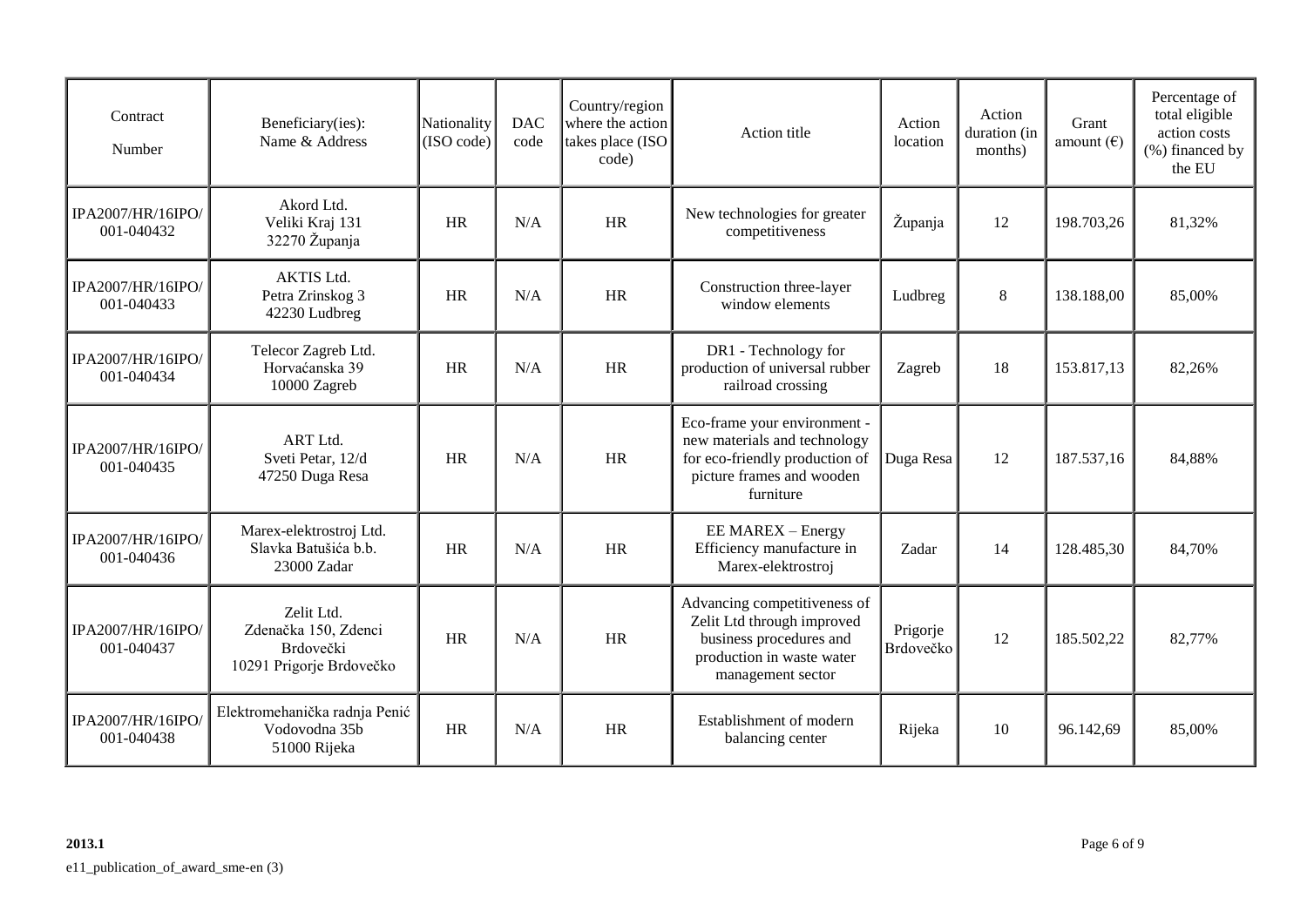| Contract<br>Number              | Beneficiary(ies):<br>Name & Address                                                                                   | Nationality<br>(ISO code) | <b>DAC</b><br>code | Country/region<br>where the action<br>takes place (ISO<br>code) | Action title                                                                                                   | Action<br>location     | Action<br>duration (in<br>months) | Grant<br>amount $(\epsilon)$ | Percentage of<br>total eligible<br>action costs<br>(%) financed by<br>the EU |
|---------------------------------|-----------------------------------------------------------------------------------------------------------------------|---------------------------|--------------------|-----------------------------------------------------------------|----------------------------------------------------------------------------------------------------------------|------------------------|-----------------------------------|------------------------------|------------------------------------------------------------------------------|
| IPA2007/HR/16IPO/<br>001-040439 | Ivanićplast Ltd.<br>Vukovarska 6<br>10310 Ivanić - Grad                                                               | <b>HR</b>                 | N/A                | <b>HR</b>                                                       | Implementation of an energy<br>saving fully automated robotic:<br>line in production of plastic<br>toilet seat | Ivanić -<br>Grad       | 12                                | 141.993,94                   | 74,39%                                                                       |
| IPA2007/HR/16IPO/<br>001-040440 | Naturaldent Ltd. for dental<br>technical services<br>Bukovac 16a<br>10000 Zagreb                                      | <b>HR</b>                 | N/A                | <b>HR</b>                                                       | EU standards in Croatian dental<br>laboratory                                                                  | Zagreb                 | 12                                | 192.928,35                   | 74,79%                                                                       |
| IPA2007/HR/16IPO/<br>001-040441 | Bakery craft IMAKO<br>Josipa Jelačića 17<br>43500 Daruvar                                                             | HR                        | N/A                | HR                                                              | EeMS Bakery - Energy<br><b>Efficiency Management System</b><br>in food processing industry                     | Daruvar                | 12                                | 122.194,27                   | 75,25%                                                                       |
| IPA2007/HR/16IPO/<br>001-040442 | Anto Grubišić Ltd.<br>Horvaćanska 12<br>10000 zagreb                                                                  | HR                        | N/A                | HR                                                              | Eco Hardening Centre - new<br>hardening technology<br>application                                              | Zagreb                 | 12                                | 183.239,45                   | 75,94%                                                                       |
| IPA2007/HR/16IPO/<br>001-040443 | Elektrosklop Ltd.<br>Side Košutić 16<br>10000 Zagreb                                                                  | <b>HR</b>                 | N/A                | HR                                                              | UNICORE - advanced<br>technology for transformers'<br>core production                                          | Zagreb                 | 12                                | 199.987,09                   | 73,78 %                                                                      |
| IPA2007/HR/16IPO/<br>001-040444 | HEUREKA - Trade for<br>measuring research works of<br>water supply and sewage system<br>Sljemenska 61<br>31000 Osijek | <b>HR</b>                 | N/A                | <b>HR</b>                                                       | HEPIC - Heureka professional,<br>innovative, competitive                                                       | Osijek                 | 6                                 | 50.055,74                    | 85,00%                                                                       |
| IPA2007/HR/16IPO/<br>001-040445 | Šelidin t.u.o.<br>Fruškogorska 1<br>10361 Sesvetski Kraljevec                                                         | <b>HR</b>                 | N/A                | <b>HR</b>                                                       | Enhancing energy efficiency<br>and management<br>quality in the production of<br>biomass fuel                  | Sesvetski<br>Kraljevec | 12                                | 65.996,65                    | 53,01%                                                                       |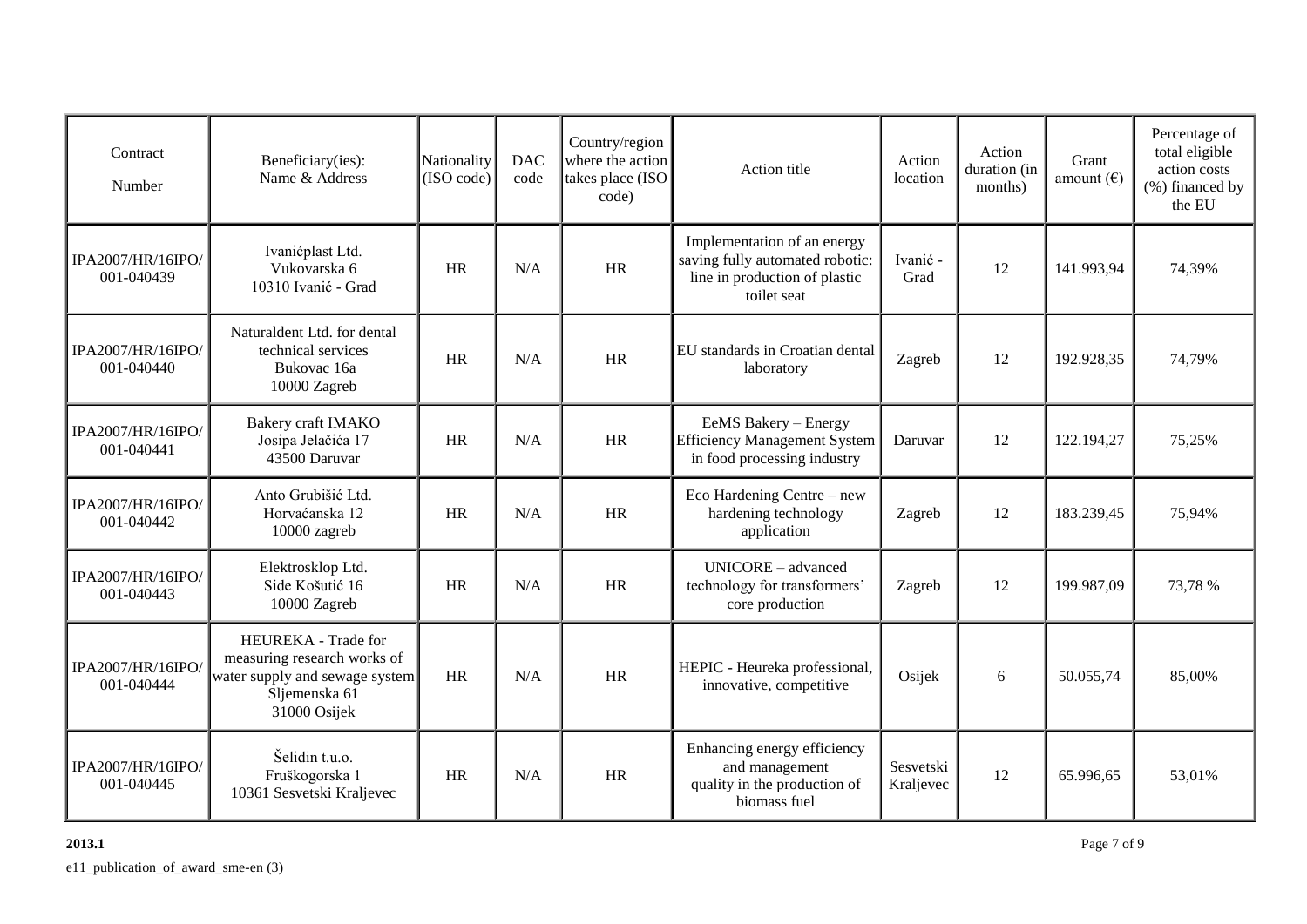| Contract<br>Number              | Beneficiary(ies):<br>Name & Address                                  | Nationality<br>(ISO code) | <b>DAC</b><br>code | Country/region<br>where the action<br>takes place (ISO<br>code) | Action title                                                                                                                                  | Action<br>location | Action<br>duration (in<br>months) | Grant<br>amount $(\epsilon)$ | Percentage of<br>total eligible<br>action costs<br>(%) financed by<br>the EU |
|---------------------------------|----------------------------------------------------------------------|---------------------------|--------------------|-----------------------------------------------------------------|-----------------------------------------------------------------------------------------------------------------------------------------------|--------------------|-----------------------------------|------------------------------|------------------------------------------------------------------------------|
| IPA2007/HR/16IPO/<br>001-040446 | Sabina Ltd.<br>Blaževci 5a<br>51328 Lukovdol,                        | <b>HR</b>                 | N/A                | HR                                                              | SME competitiveness<br>strengthening achieved thru<br>company certification, new<br>technology<br>implementation and professional<br>training | Lukovdol           | 12                                | 188.999,23                   | 84,39%                                                                       |
| IPA2007/HR/16IPO/<br>001-040447 | Klik Par Ltd.<br>Ivana Lackovića Croate 9<br>10000 Zagreb            | <b>HR</b>                 | N/A                | <b>HR</b>                                                       | Wood waste for EE: burn, dry,<br>freight                                                                                                      | Zagreb             | 18                                | 186.233,55                   | 74,62%                                                                       |
| IPA2007/HR/16IPO/<br>001-040448 | MS Design Ltd.<br>Jagodno 91<br>10415 Novo Čiče                      | HR                        | N/A                | HR                                                              | Raising the competitiveness of<br>the automobile sector in Croatia<br>through innovative and eco-<br>friendly production process              | Novo Čiče          | 12                                | 149.964,01                   | 51,75%                                                                       |
| IPA2007/HR/16IPO/<br>001-040449 | Optiplast Ltd.<br>Odra Sisačka 46<br>44000 Sisak                     | HR                        | N/A                | HR                                                              | Recycling waste plastics system<br>implementation                                                                                             | Sisak              | 12                                | 140.000,00                   | 79,00%                                                                       |
| IPA2007/HR/16IPO/<br>001-040450 | Joinery Kranjčec,<br>Branitelja Domovinskog rata 12<br>42230 Ludbreg | HR                        | N/A                | HR                                                              | More nature with less energy in<br>production                                                                                                 | Ludbreg            | 12                                | 105.834,30                   | 71,39%                                                                       |
| IPA2007/HR/16IPO/<br>001-040451 | <b>VESTA Ltd.</b><br>Ante Starčevića 8<br>31400 Đakovo               | HR                        | N/A                | HR                                                              | <b>Full Fashion Manufacture</b>                                                                                                               | <b>Đakovo</b>      | 12                                | 133.613,84                   | 83,17%                                                                       |
| IPA2007/HR/16IPO/<br>001-040452 | Priroda liječi Ltd.<br>Vlaška 40<br>10000 Zagreb                     | <b>HR</b>                 | N/A                | HR                                                              | Development laboratory<br>equipping and standards<br>implementation                                                                           | Zagreb             | 12                                | 99.998,45                    | 76,87%                                                                       |